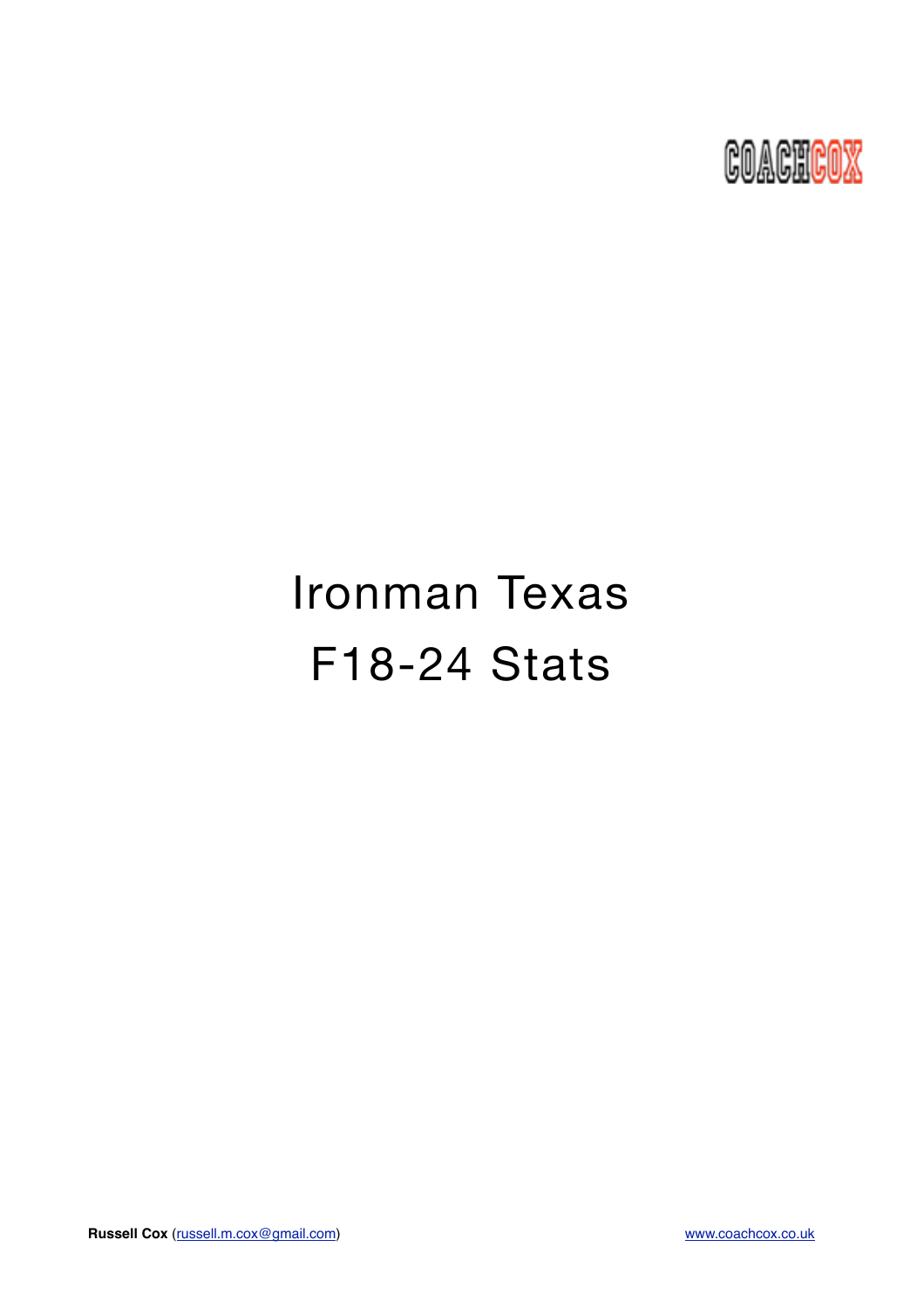## F18-24 Summary Statistics

| Year    | <b>Finishers</b> | F <sub>18</sub> -24 Finishers | Male Winner's Time | <b>Female Winner's Time</b> | <b>F18-24 Winner's Time</b> |
|---------|------------------|-------------------------------|--------------------|-----------------------------|-----------------------------|
| 2011    | 2004             |                               | 8:08:20            | 8:57:51                     | 10:58:03                    |
| 2012    | 2022             |                               | 8:10:44            | 8:54:58                     | 12:09:17                    |
| 2013    | 2055             | 13                            | 8:25:06            | 8:49:14                     | 12:01:48                    |
| Average | 2027             |                               | 8:14:43            | 8:54:01                     | 11:43:02                    |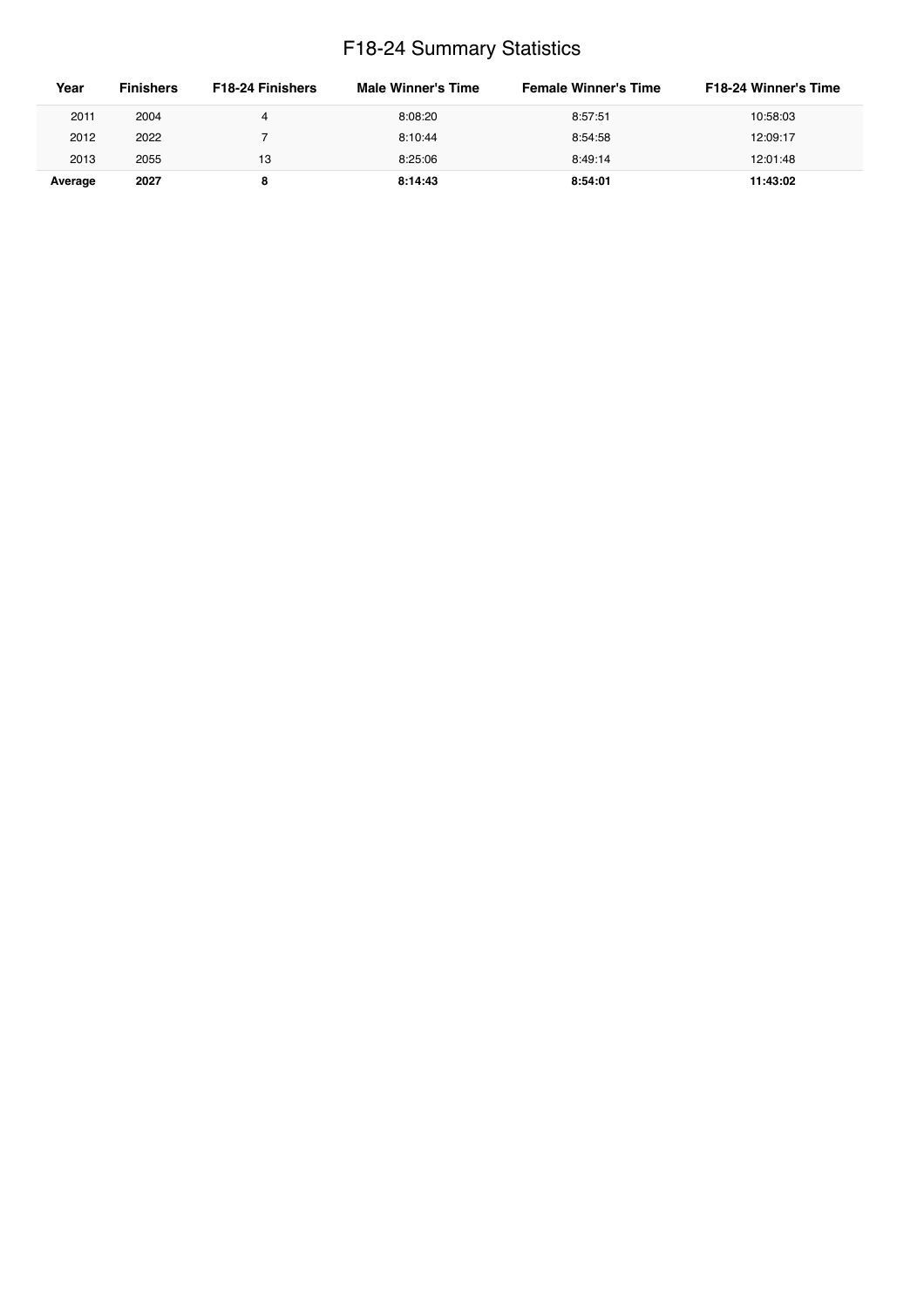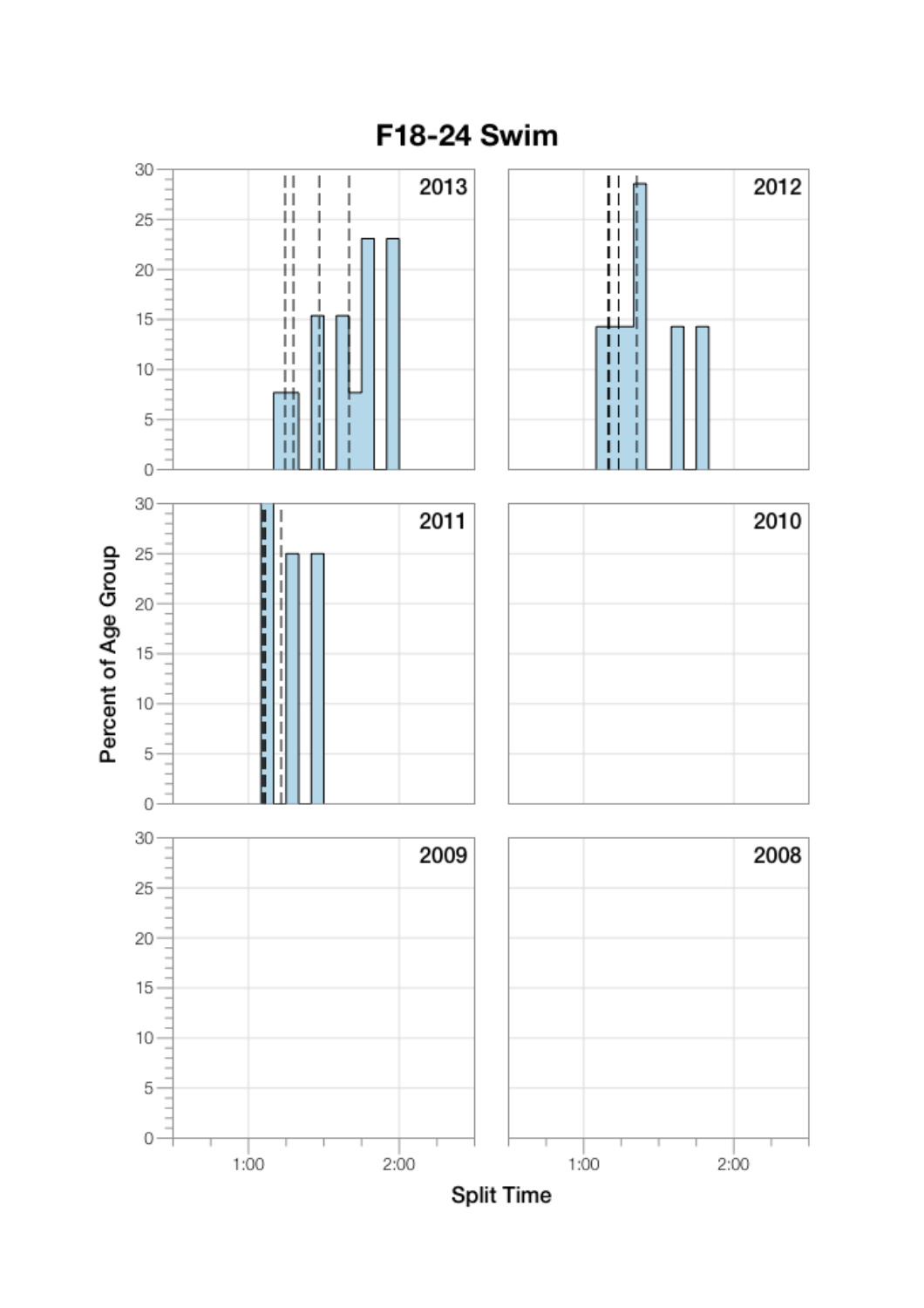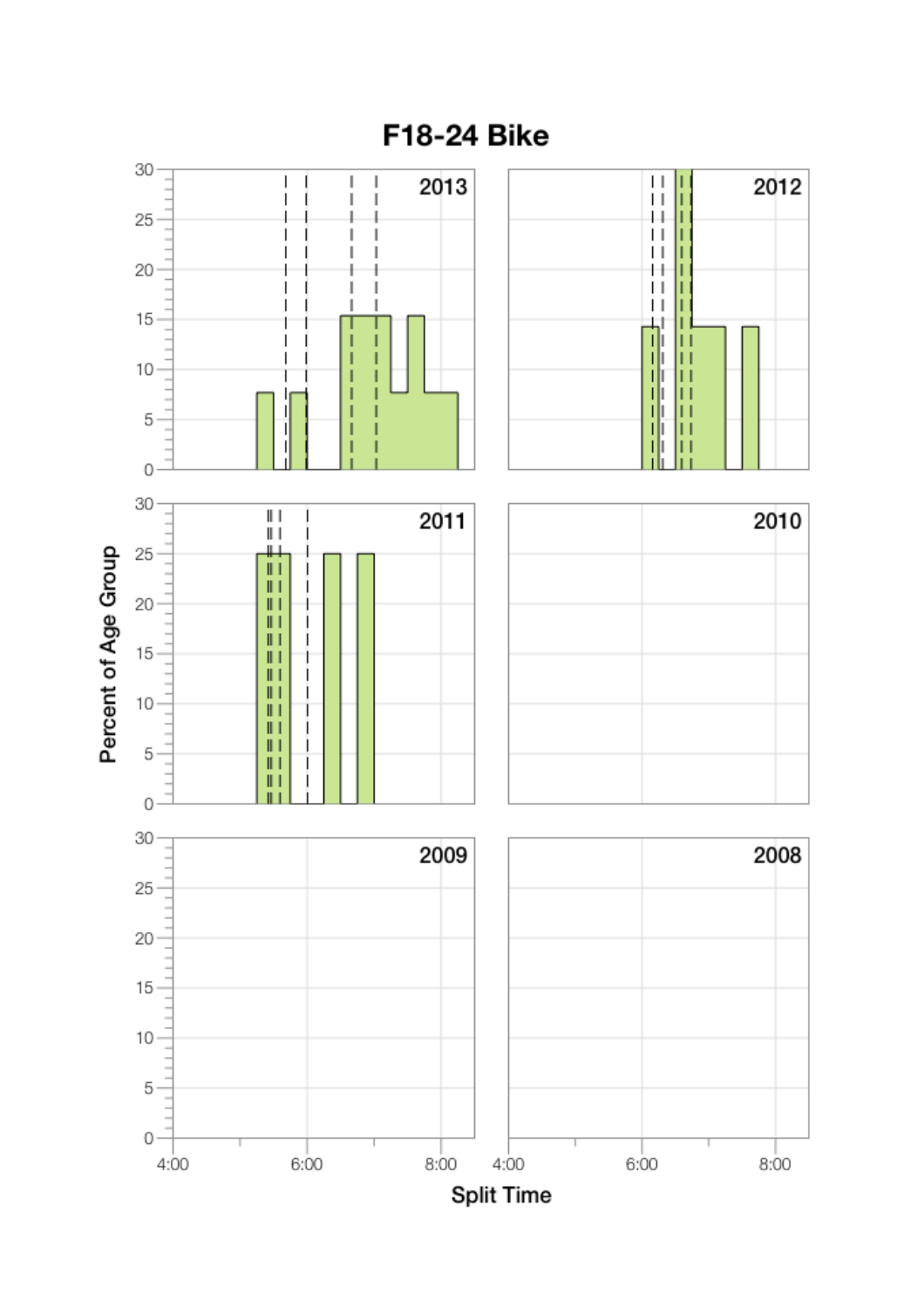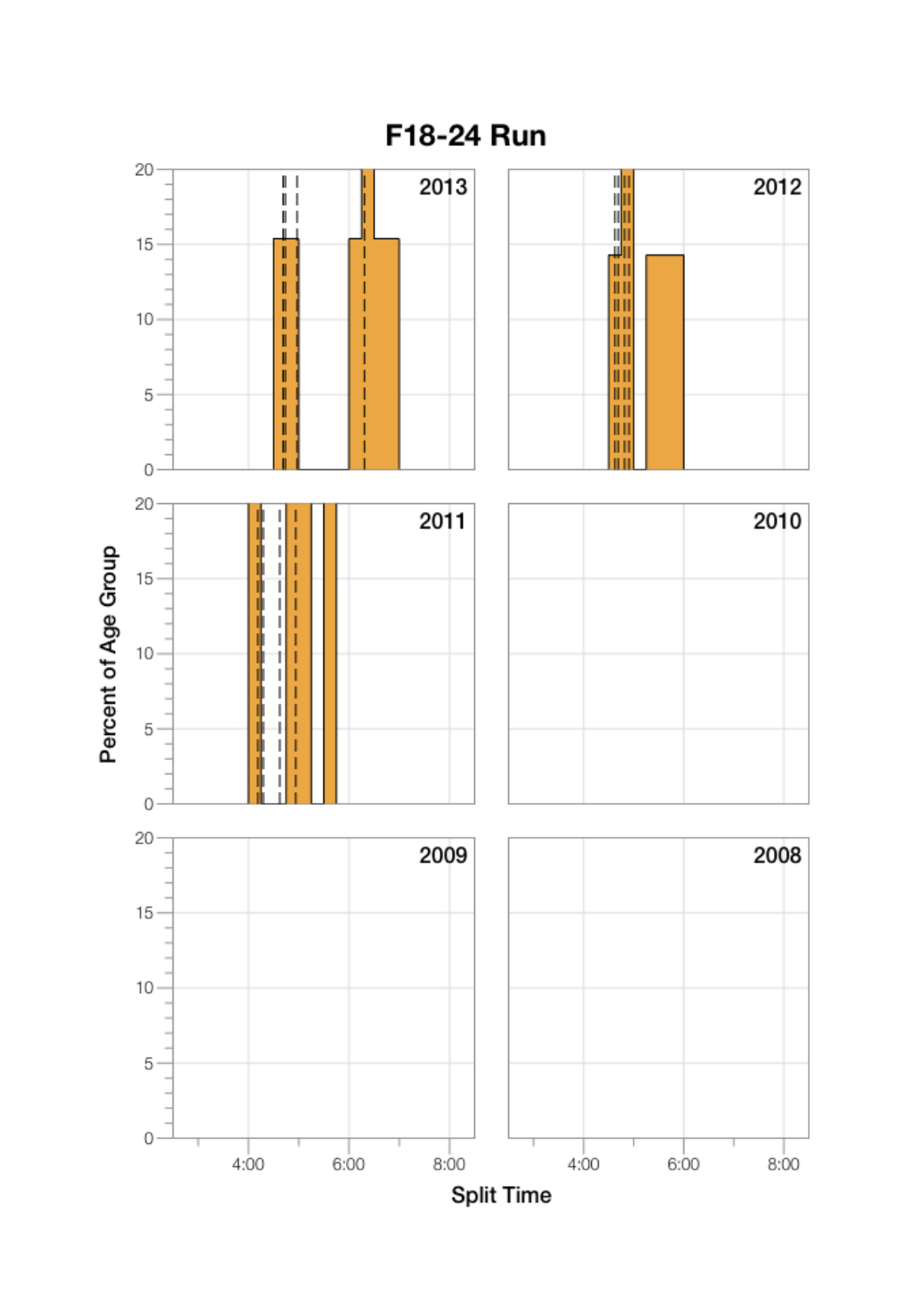

## F18-24 Overall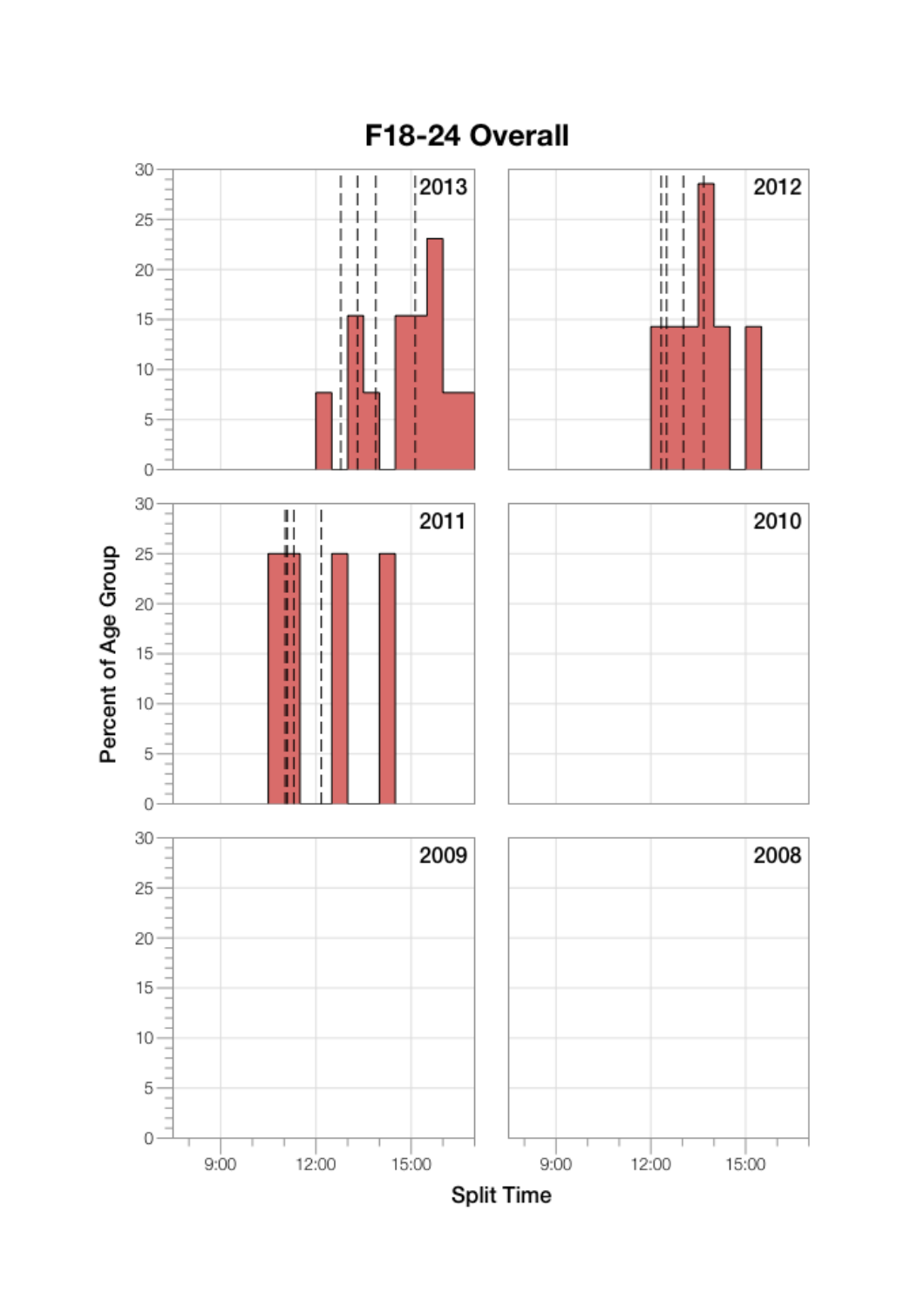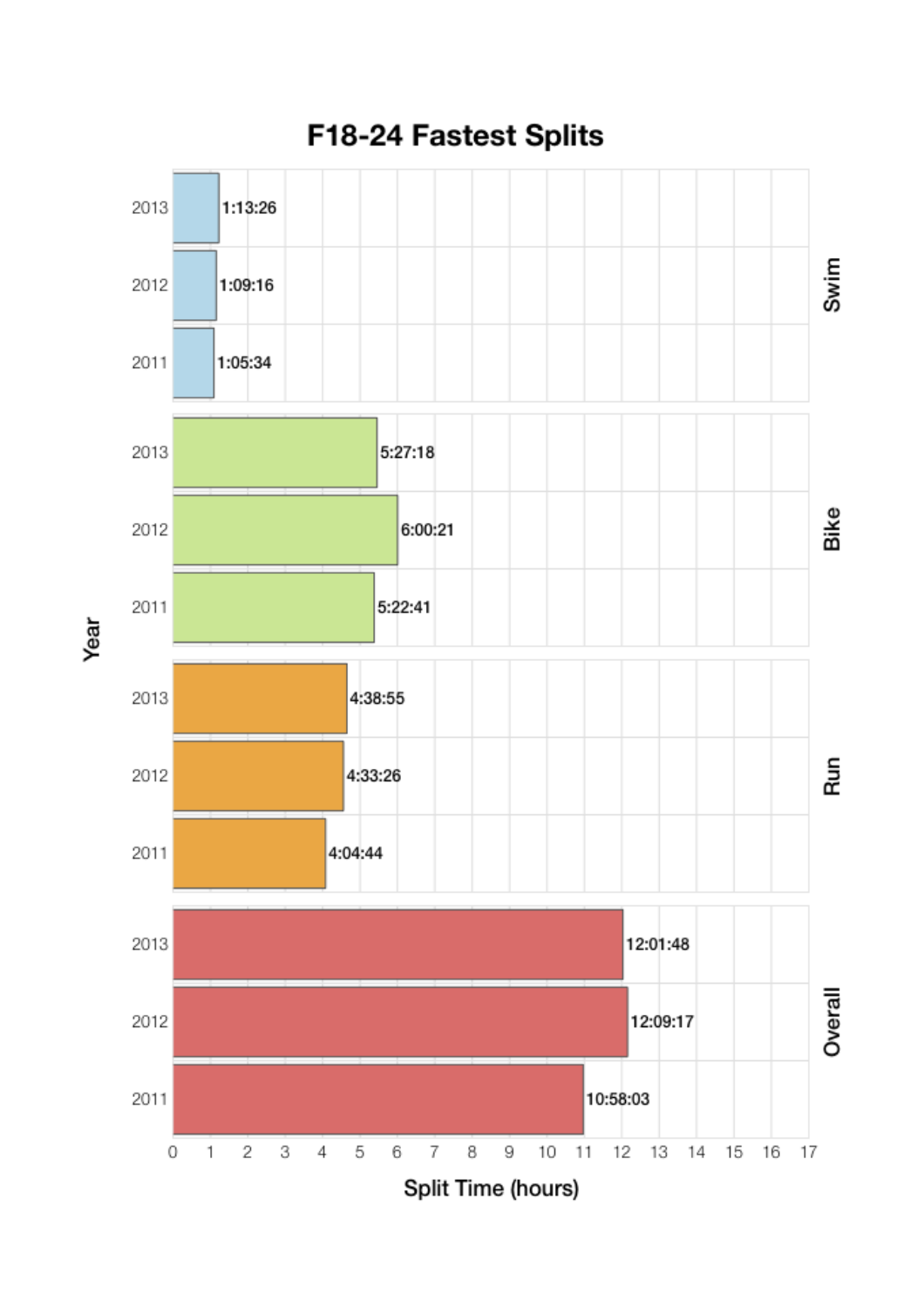

Year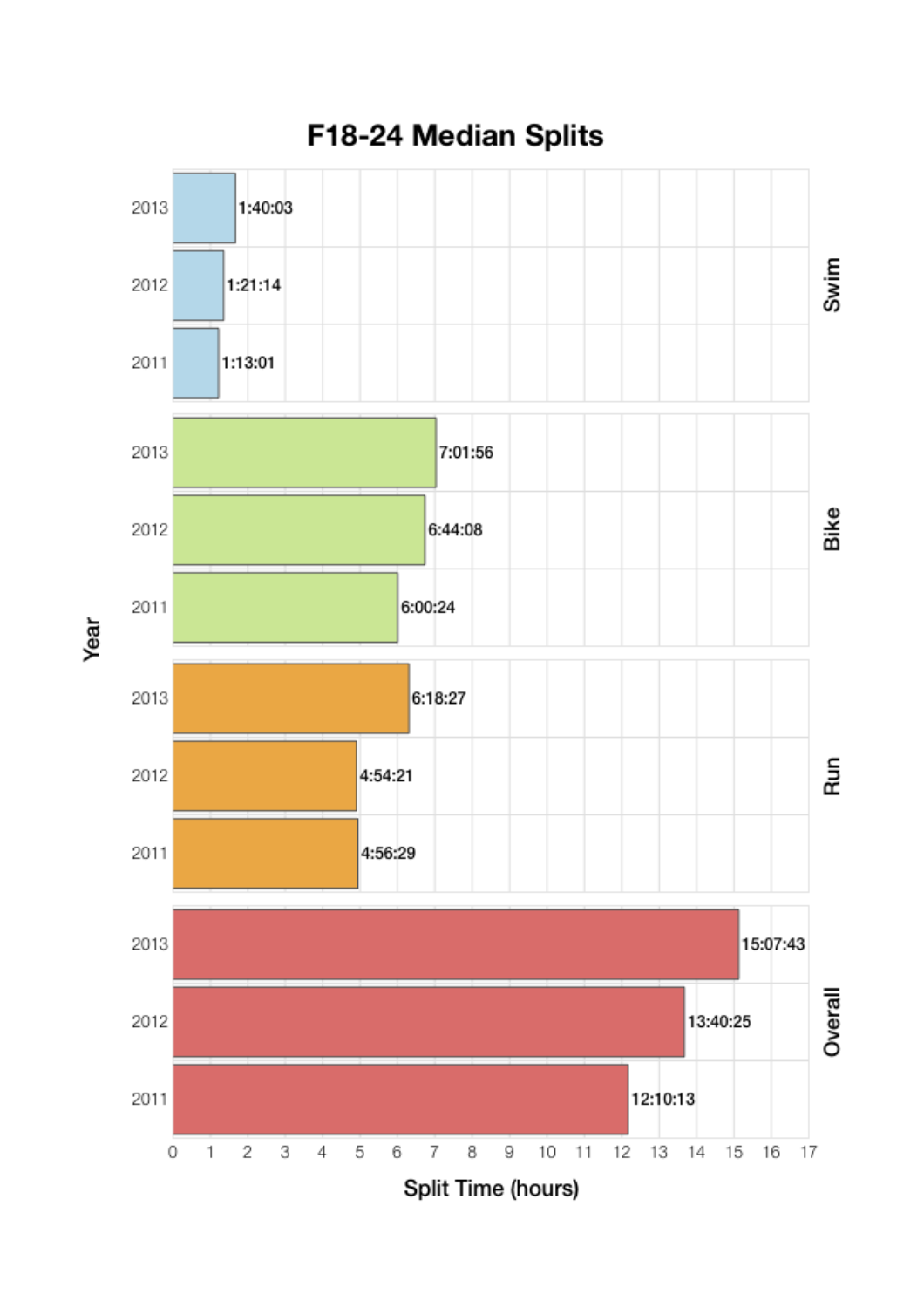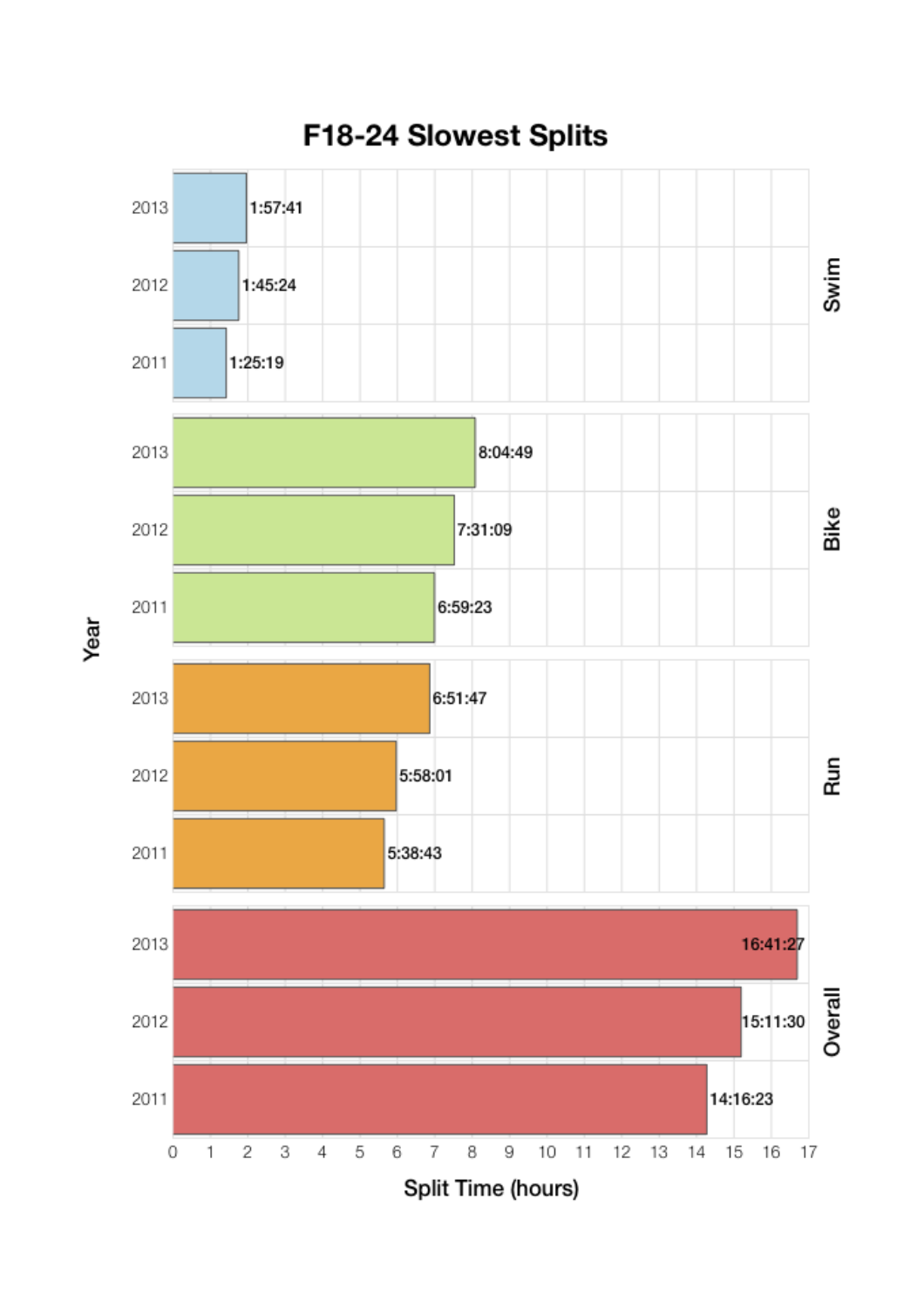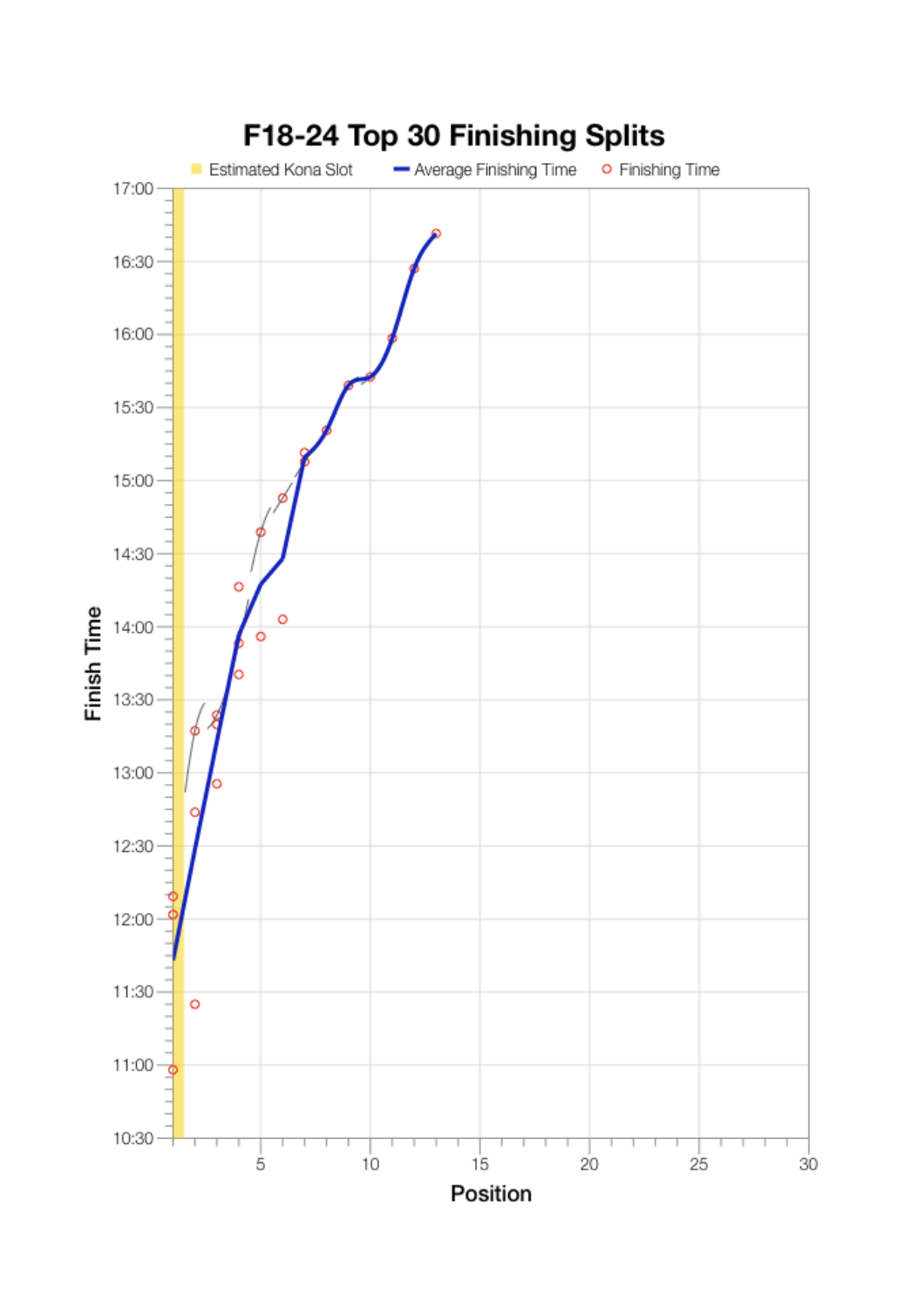## F18-24 Top 10 and Kona Times and Splits

| <b>Position</b>                | <b>Swim Time</b> | <b>Bike Time</b> | <b>Run Time</b> | <b>Overall Time</b> |
|--------------------------------|------------------|------------------|-----------------|---------------------|
| <b>Average Male Winner</b>     | 0:52:39          | 4:26:55          | 2:50:45         | 8:14:43             |
| <b>Average Female Winner</b>   | 0:53:47          | 5:06:32          | 3:07:36         | 8:54:01             |
| <b>Average 1st Age Grouper</b> | 1:10:33          | 5:50:10          | 4:33:05         | 11:43:02            |
| Average 2nd Age Grouper        | 1:17:43          | 5:52:49          | 5:07:24         | 12:28:40            |
| Average 3rd Age Grouper        | 1:27:59          | 6:33:42          | 4:58:06         | 13:13:01            |
| Average 4th Age Grouper        | 1:28:37          | 6:55:34          | 5:16:35         | 13:56:40            |
| Average 5th Age Grouper        | 1:36:25          | 7:37:19          | 4:46:38         | 14:17:24            |
| Average 6th Age Grouper        | 1:19:10          | 6:54:16          | 6:00:40         | 14:27:55            |
| Average 7th Age Grouper        | 1:36:42          | 6:51:33          | 6:24:54         | 15:09:36            |
| Average 8th Age Grouper        | 1:40:03          | 6:51:29          | 6:33:42         | 15:20:36            |
| Average 9th Age Grouper        | 1:57:41          | 6:45:59          | 6:30:23         | 15:39:06            |
| Average 10th Age Grouper       | 1:46:09          | 7:31:48          | 6:00:59         | 15:42:36            |
| <b>Kona Qualifier Average</b>  | 1:10:33          | 5:50:10          | 4:33:05         | 11:43:02            |
| Top 10 Age Grouper Average     | 1:27:46          | 6:38:41          | 5:23:34         | 13:44:35            |

#### **Texas 2013**

| <b>Position</b>               | <b>Swim Time</b> | <b>Bike Time</b> | <b>Run Time</b> | <b>Overall Time</b> |
|-------------------------------|------------------|------------------|-----------------|---------------------|
| <b>Male Winner</b>            | 0:54:54          | 4:29:07          | 2:56:18         | 8:25:06             |
| <b>Female Winner</b>          | 0:54:02          | 4:42:29          | 3:07:27         | 8:49:14             |
| <b>1st Age Grouper</b>        | 1:15:22          | 5:50:04          | 4:47:48         | 12:01:48            |
| 2nd Age Grouper               | 1:36:40          | 5:27:18          | 6:00:36         | 13:17:16            |
| 3rd Age Grouper               | 1:28:12          | 6:39:54          | 4:58:11         | 13:23:44            |
| 4th Age Grouper               | 1:39:18          | 7:16:29          | 4:43:03         | 13:53:14            |
| 5th Age Grouper               | 1:55:50          | 7:43:29          | 4:38:55         | 14:38:50            |
| 6th Age Grouper               | 1:13:26          | 7:04:25          | 6:18:27         | 14:52:49            |
| 7th Age Grouper               | 1:28:01          | 6:35:24          | 6:51:47         | 15:07:43            |
| 8th Age Grouper               | 1:40:03          | 6:51:29          | 6:33:42         | 15:20:36            |
| 9th Age Grouper               | 1:57:41          | 6:45:59          | 6:30:23         | 15:39:06            |
| 10th Age Grouper              | 1:46:09          | 7:31:48          | 6:00:59         | 15:42:36            |
| <b>Kona Qualifier Average</b> | 1:15:22          | 5:50:04          | 4:47:48         | 12:01:48            |
| Top 10 Age Grouper Average    | 1:36:04          | 6:46:37          | 5:44:23         | 14:23:46            |

#### **Texas 2012**

| <b>Position</b>                   | <b>Swim Time</b> | <b>Bike Time</b> | <b>Run Time</b> | <b>Overall Time</b> |
|-----------------------------------|------------------|------------------|-----------------|---------------------|
| <b>Male Winner</b>                | 0:53:36          | 4:25:43          | 2:46:55         | 8:10:44             |
| <b>Female Winner</b>              | 0:53:32          | 4:45:52          | 3:11:09         | 8:54:58             |
| <b>1st Age Grouper</b>            | 1:09:16          | 6:00:21          | 4:46:43         | 12:09:17            |
| 2nd Age Grouper                   | 1:10:57          | 6:48:29          | 4:33:26         | 12:43:49            |
| 3rd Age Grouper                   | 1:36:48          | 6:40:29          | 4:51:22         | 13:19:51            |
| 4th Age Grouper                   | 1:21:14          | 6:30:52          | 5:28:00         | 13:40:25            |
| 5th Age Grouper                   | 1:17:01          | 7:31:09          | 4:54:21         | 13:55:58            |
| 6th Age Grouper                   | 1:24:54          | 6:44:08          | 5:42:54         | 14:03:02            |
| 7th Age Grouper                   | 1:45:24          | 7:07:43          | 5:58:01         | 15:11:30            |
| <b>Kona Qualifier Average</b>     | 1:09:16          | 6:00:21          | 4:46:43         | 12:09:17            |
| <b>Top 10 Age Grouper Average</b> | 1:23:39          | 6:46:10          | 5:10:41         | 13:34:50            |